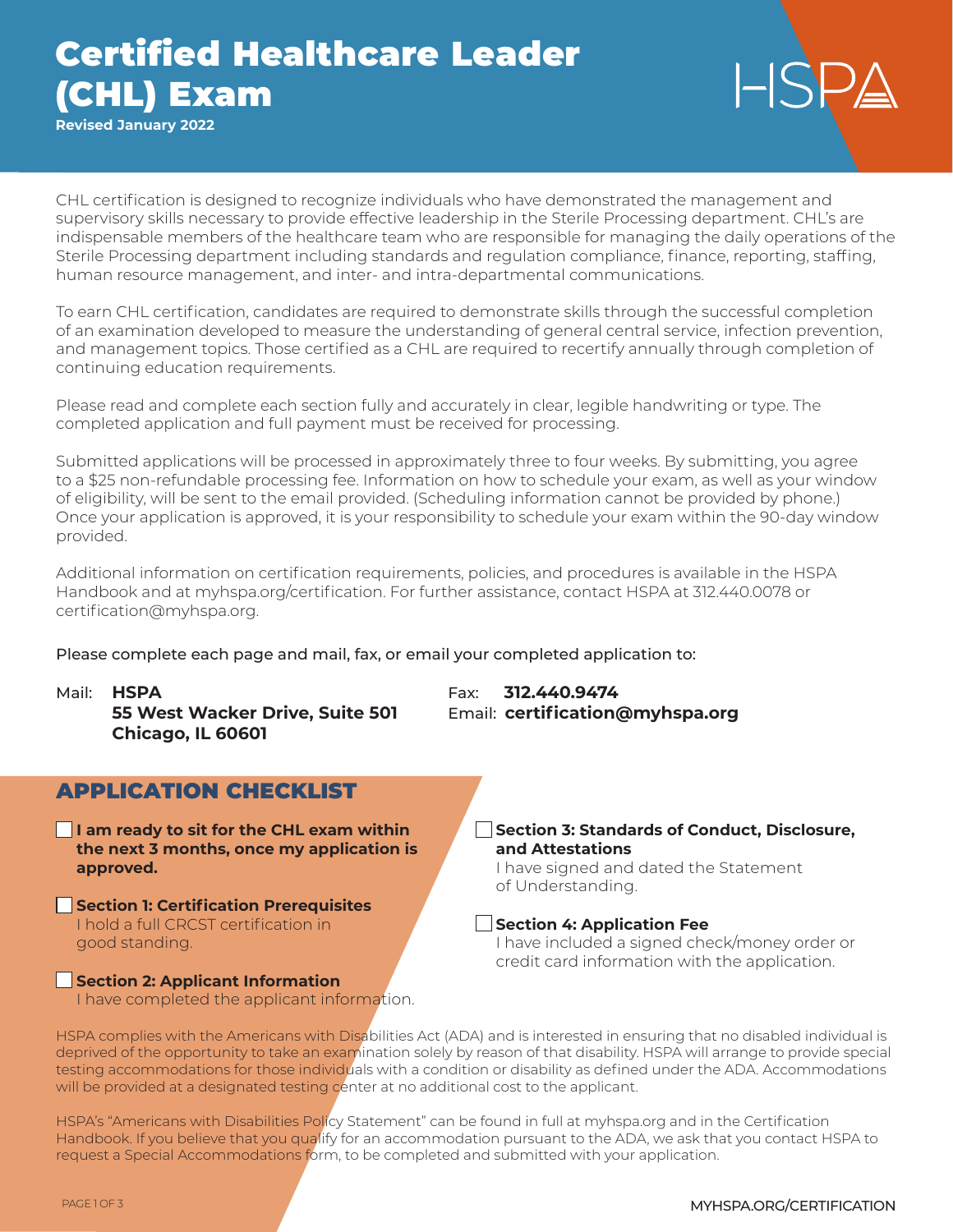# Certified Healthcare Leader (CHL) Exam

**Revised January 2022**



## SECTION 1: **CERTIFICATION PREREQUISITES**

**Please verify that you hold a current, full CRCST certification. A CRCST certification with HSPA is required before applying for the CHL examination.**

**I hold a current, full CRCST certification through HSPA.**

## SECTION 2: **APPLICANT INFORMATION**

**Please enter your first and last name as they appear on your primary government issued photo ID.**

| $\Box$ Mr. $\Box$ Mrs. $\Box$ Ms. $\Box$ Dr.                                                                                                                                                            |  |  |
|---------------------------------------------------------------------------------------------------------------------------------------------------------------------------------------------------------|--|--|
|                                                                                                                                                                                                         |  |  |
|                                                                                                                                                                                                         |  |  |
|                                                                                                                                                                                                         |  |  |
| <b>Personal Information</b>                                                                                                                                                                             |  |  |
|                                                                                                                                                                                                         |  |  |
|                                                                                                                                                                                                         |  |  |
|                                                                                                                                                                                                         |  |  |
|                                                                                                                                                                                                         |  |  |
| <b>Employment Information (if available)</b>                                                                                                                                                            |  |  |
| Organization Name: www.common.com/common/common/common/common/common/common/common/common/common/common/common                                                                                          |  |  |
|                                                                                                                                                                                                         |  |  |
|                                                                                                                                                                                                         |  |  |
|                                                                                                                                                                                                         |  |  |
|                                                                                                                                                                                                         |  |  |
| An email is required. Confirmation and scheduling information will be sent by email and mail. Please check which email<br>you would like to be used for correspondence: $\Box$ personal $\Box$ business |  |  |
| Please check which address you would like to be used for mailed correspondence: $\Box$ personal $\Box$ business                                                                                         |  |  |